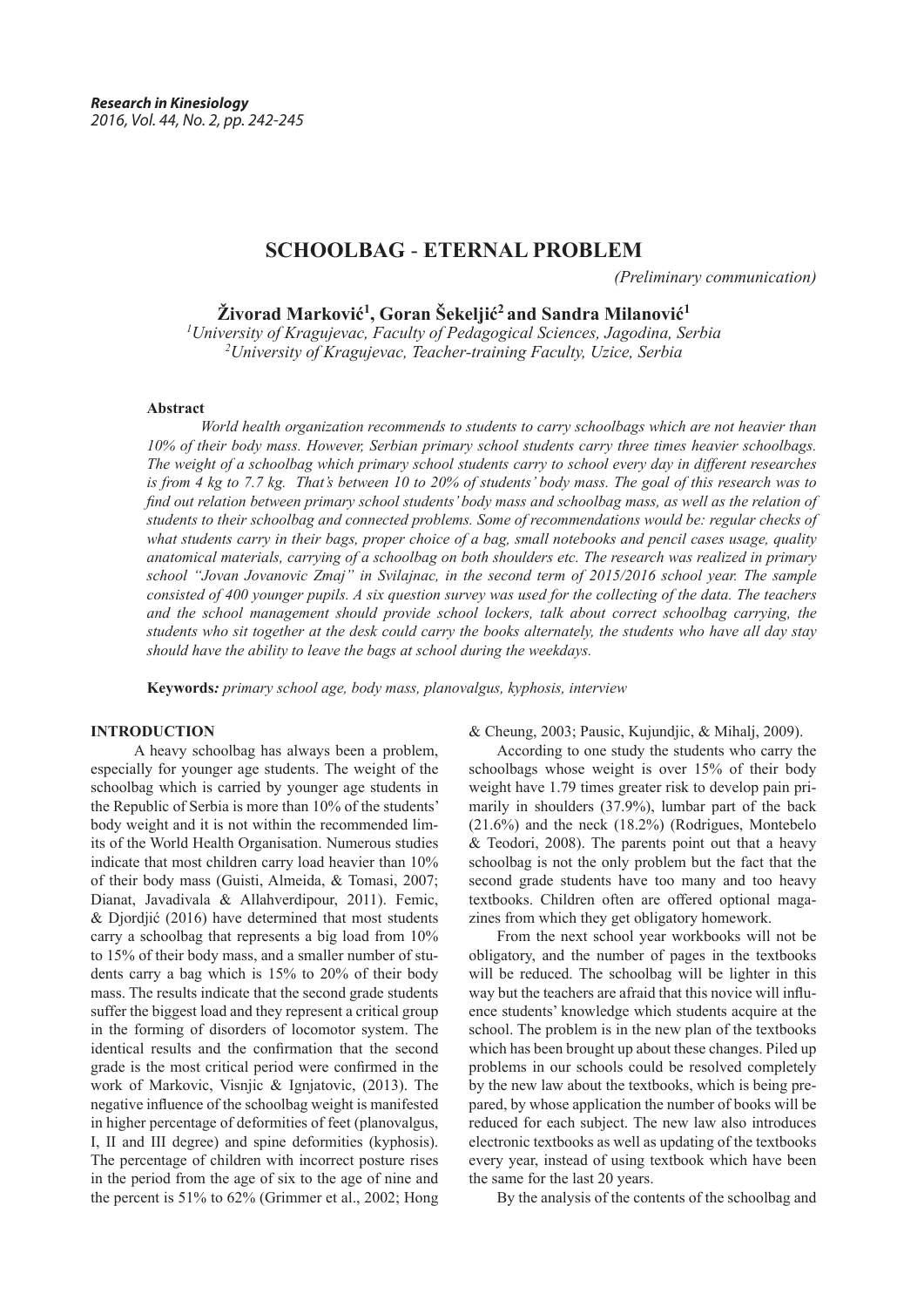official weekly timetable it has been determined that: the first grade pupils had 32% of didactic material in their schoolbags (textbooks, notebooks, geographical maps, stationery, magazines etc,) which was not necessary for that school day. In the second grade there were 37% of unnecessary didactic contents, in the third grade 39% and in the fourth grade 35% (Kosinac, 2004).

By the insight of relevant research it is hard to get an exact answer how much is the maximal allowed ratio of the body weight and the schoolbag weight. Some research indicate that the allowed ratio is only 5% and that this ratio makes statistically significant postural changes (the angle of body inclination and the angle of legs) (Ramparsad, Alias, Raghuveer, 2009; Miloradovic, Pausic, & Kuzmanic, 2014). The results of Prvan and Versić (2011), that the worsening is the most significant between the spot without load (0%) and the first spot with load (5%) where the children during the first load change their body posture. The head is moving forward and there is a pain in the neck (Hundekari, Chilwant, Vedpathak, & Wadde, 2013). Beside the pain in the neck, the back pain is also present (Reneman, Poels, Geertzen, & Dijkstra, 2006).

# **METHODS**

The transversal character research was realized in the primary school "Jovan Jovanovic Zmaj" in Svilajnac, in the second term of 2015/2016 school year. The sample consisted of 400 younger pupils. A six question survey was used for the collecting of the data. The survey was filled during the regular physical education classes in the presence of a teacher. The nature and the distribution of the results determined by the adequate statistical procedures. In the realm of quantitative analysis of the data the following percentage expressing of frequencies was applied.

#### **RESULTS**

At the very beginning the distance with a school bag on back is the most decisive negative factor which affects the daily weak postural status of the students. Discouraging is the fact that most students on their way from home to school travels over 3 kilometers in one direction (74.25%). A significantly smaller number of students travel every day over 1,000 meters in one direction (15.00%) and for the very small number of students the school is somewhat more than 5 hundred meters away from home (10.75%).

240 students, which represents 60% of school population, travel by bus on their way back. This situation is directly influenced by the knowledge that most students travel from home to school over 3 kilometers. A significantly smaller number of students (29.5%) go to school on foot, and the smallest number of students, only 10.5% is driven to school by their parents.

The results show that most students of younger school age carry their bags on both shoulders (84.5%), which is a recommendation of all doctors and health institutions. Significantly smaller number of students carries a school bag on one shoulder (9.75%) and that percent has been influenced by the female students who prefer carrying the schoolbag on one shoulder. The smallest number of students uses a schoolbag which is carried in one hand or pulled on the ground on the wheels (5.75%).

On the basis of the results it is devastating that most students of younger school age pack their school bags alone with all necessary and unnecessary loads (89%). The needed help of the parents especially in the first and the second grade is sporadic and it is only 5.25%. Sometimes an older brother or sister helps in packing. Their presence is also very rare and their help is got by 5.75% of the students.

The problem of unpleasantness during carrying of load on weak shoulders is manifested as a pain in the neck and loin part of the spinal cord. Out of 400 interviewed students 64.5% feel the pain on their shoulders, 32.25% in their backs and only 3.25% of the students of the younger school age do not feel any pain. If we look back on coming to school we can see that these are the students who come to school by car or their school is near their homes.

From the total sample, only 57 students, which represents 14.25% think that their school bag is not heavy. Somewhat a bigger number of students, feel and think that the school bag that they carry every day to school and back is heavy (27.75%). Most students, more than the half (58%) is aware that their school bag is too heavy and that they are not in the situation to do anything without the help of parents, teachers, school, regional and republic managements.

#### **DISCUSSION**

The thing that does not encourage is the fact that despite the warnings of the World Health Organization and the experts, school bags are constantly heavier and most students on their way from home to school and back travel up to 6 kilometers. A significantly smaller number of students travel every day over 2,000 meters and the smallest number of students travel to 1,000 m. The most adequate solution are the school lockers and leaving of the text books and work books in the school lockers, which is unfortunately only available to the students in the schools in Belgrade. A great number of schools cannot purchase school lockers because of the inadequate material and spacial conditions (Marković, 2016). Most students come to school by bus, while there are students whose place of residence demands that they have to travel on foot most of the way to the first bus station. The students of village schools carry their heavy school bags from 1 to 8 kilometers in both directions. The most present distance is between 2 and 6 kilometers (Marković, Visnjić, & Ignjatović, 2013).

It is encouraging to know that 84.5% of students carry their school bag on both shoulders, which is in accordance with the results of similar research in which the values were between 68.94% (Cassie, & Docrell,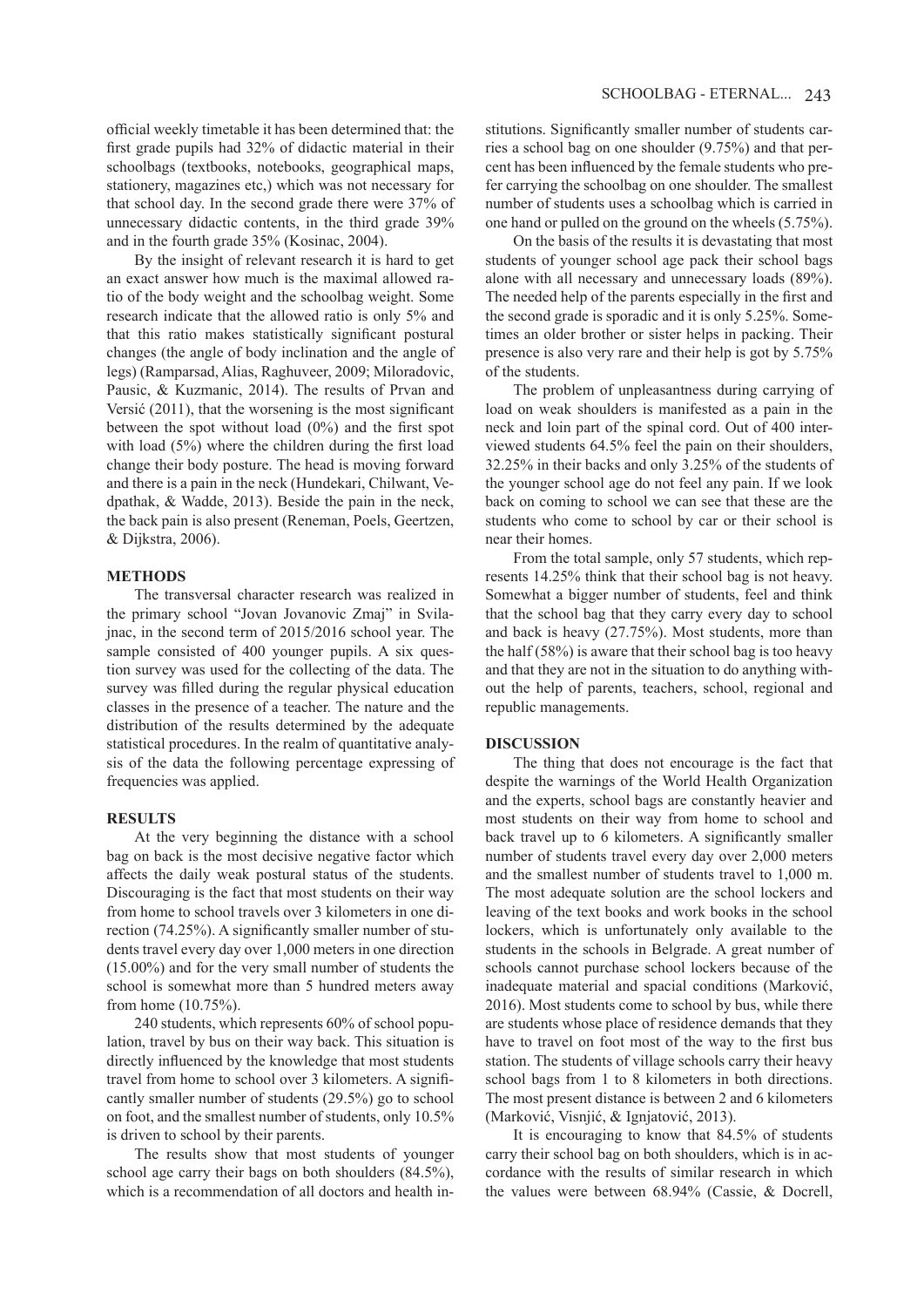# 244 *Ž. Marković et al.*

1996; Pascoe, Pascoe, Wang, Shim, & Kim, 1997). The situation is different for female students in about 30% of them carry the bag on one shoulder (Marković, et al. 2013). The school bag weight and its incorrect carrying on one shoulder are crucial factors in forming of lumbar pain syndrome at younger children (Scoffer, 2007). Paušić, et al. (2009) determined that 93.1% of the students carry their bags on both shoulders. A small percent of students carry their bags diagonally (0.8%), in one hand 2.3%, and for 3.8% of the students the parents carried their bags. The data in this research indicate that the school bag is carried in one hand or pulled in 5.75% of the cases. The doctors recommend that the bag should be light and anatomically shaped, not to exceed the height and the width of children's shoulders, and to reach up to the loin part of the spinal cord. It is necessary that the suspenders are wide and soft, so that they wouldn't cut in shoulders and that there is a belt which is buttoned around the waist, which helps in getting one more supporting spot.

The parents should regularly check the school bags of their children, in order not to be filled with unnecessary things, they should motivate their children to think carefully about the things they really need for school for that day. The help to the students especially in the first and the second grade in primary school is really needed by the older members of the family.

Regardless of the help of their parents, grandfathers and grandmothers who escort and wait for the students overload with a heavy school bag can cause pain in the neck, shoulders and spinal cord. Unpleasant things because of the heavy bag like pain in shoulders feel 64.5%, in backs 32.25% and only 3.25% of the students of younger school age do not feel any kind of unpleasantness while carrying a school bag. In England about 45% of students have periodical pains in neck and backs (Troussier, Davoine, de Gaudemaris, Fauconnier, & Phelip, 1994; Fosnarič, & Delcnjak Smrecnik, 2007). The children that are exposed to a heavy bag and suffer from the pain in back have higher risk of spinal cord illnesses in later years (Mackenzie, Sampath, Krtise, & Sheir-Neiss, (2003).

Despite numerous articles in the newspapers, expert programs, warnings of the regional and republic school management school bags are heavier. Only 14.25% of the students think that their school bag is not heavy, 27.75% think that it is heavy and the highest percent 58% think that it is too heavy.

#### **CONCLUSION**

The results leads that on the basis of the students attitudes the attention should be directed to the parents who while preparing their small pupils should choose a school bag made of lighter material (the rucksack have been a good solution and most children carry them), a pencil case from lighter material and without many folders, the parents should buy small notebooks and not the notebooks in the format A4 in hard cover, they should show the child how to pack the books – in the part of the

school bag closer to the backs they should pack the bigger books, and forward they should pack smaller books and notebooks and it is necessary to control the school bag content before going to school. The students should be advised to carry their school bags on both shoulders, to check and change the content considering the time table, not to chase with a school bag on the shoulders along school halls and whenever it is possible to unload their schoolbags. The teachers and the school management should provide school lockers, talk about correct schoolbag carrying, the students who sit together at the desk could carry the books alternately, the students who have all day stay should have the ability to leave the bags at school during the weekdays (with assumption that additional duties for school are done in daily stay) and during physical education lessons it is necessary to strengthen the legs and back muscles.

# **ACKNOWLEDGMENT**

This work has been realized as part of a project "Effects of applied physical activity on locomotor, metabolic, psycho-social and educational status of population in Republic of Serbia" under the number III47015, and as a part of sub project "Effects of applied physical activity on locomotor, psycho-social and educational status of school population in Republic of Serbia" which is funded by the Ministry of Education, Science and Technological development of the Republic of Serbia – Cycles of scientific projects 2011-2016*.*

#### **REFERENCES**

- Bogdanović, Z., Božović, I., & Marković, Ž. (2012). School desks and incorrect lordotic body posture. *Research in Kinesiology, 40*(2), 237-243.
- Bogdanović, Z., Marković, Ž., & Koničanin, A. (2011). Kifotic posture depending on owning a computer and belonging sex. *Research in Kinesiology, 39*(2), 235-239.
- Casey, G., & Dockrell, S. (1996) A pilot study of the weight of schoolbags carried by 10-year old children. *Physiotherapy Ireland*, *17*(2), 17–21.
- Dianat, I., Javadivala, Z., & Allahverdipour, H. (2011). School Bag Weight and the Occurrence of Shoulder, Hand/Wrist and Low Back Symptoms among Iranian Elementary Schoolchildren. *Health Promotion Perspectives*, *1*(1), 76–85.
- Femić, M., & Đorđić, D. (2016). The school bag's weight influence on locomotion system of students at primary school's age. Retrieved July 13, 2016 from: www. Uticaj%20tezine%20djacke%20torbe.pdf
- Fošnarič, S., & Delčnjak Smrečnik, I. (2007). Physical overburdening of pupils with the weight of school bags during the period of passing from eight year primary school to nine year primary school. Informatologia, 40(3), 207– 210.
- Giusti, P.H., De Almeida, H.L., & Tomasi, E. (2007). Weight excess of school materials and its risks factors in South Brazil. *European Journal of Physical and Rehabilitation Medicine, 44*(1), 33–38.
- Grimmer, K., Brenton, D., Milanese, S., Pirunsan, U., & Trott, P. (2002). Adolescent standing postural response to backpack loads: a randomized controlled experimental study. *BMC Muskuloskeletal Disorders*, 2002, *3*(10),